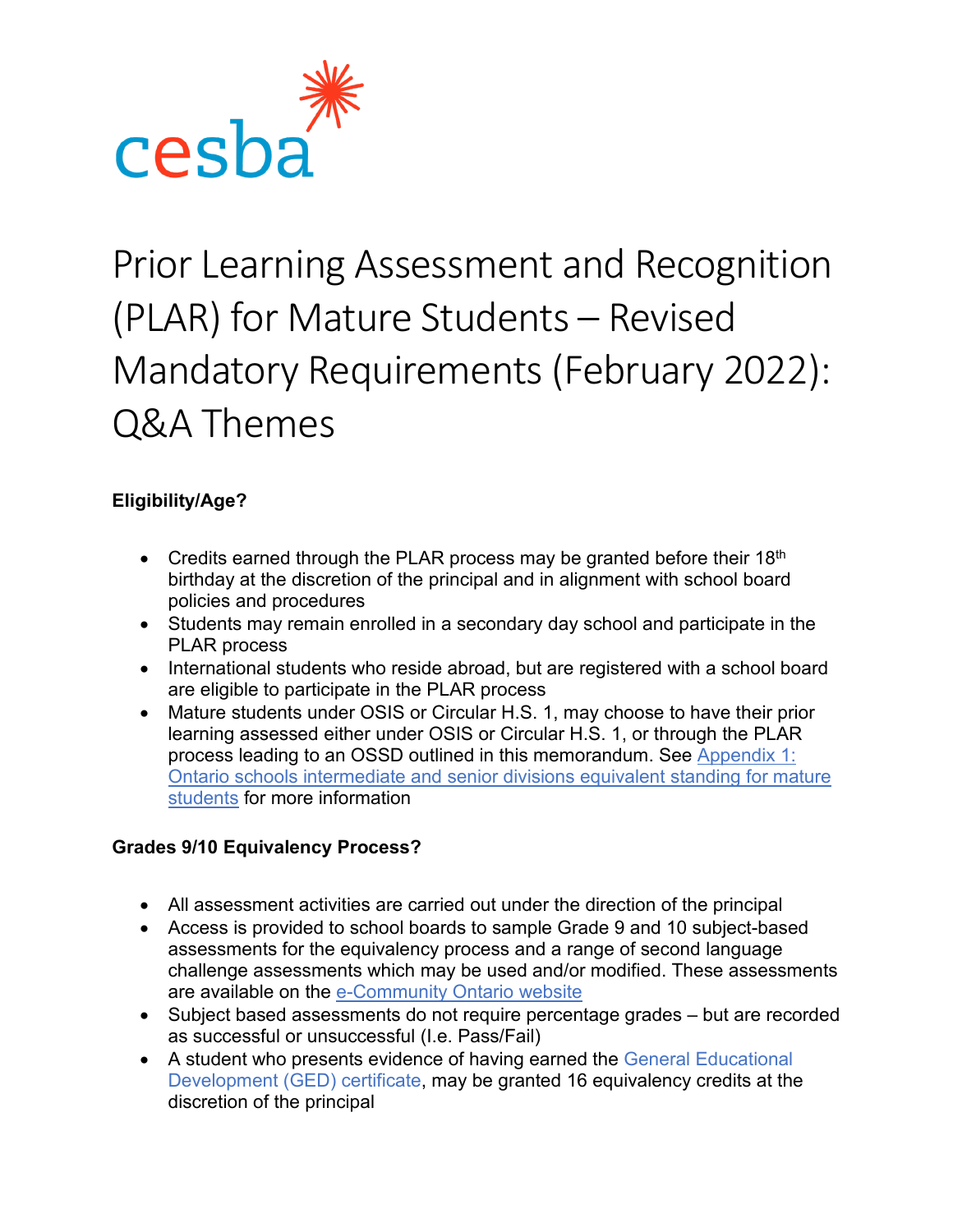## **Grades 11/12 Equivalency Process?**

- All assessment activities are carried out under the direction of the principal
- Any lived experience may be given consideration for credit as part of the senior equivalency process (e.g. a student who became a parent at age 16)
- The final four courses and any other outstanding coursework is to be determined by the principal *following* the senior equivalency process
- Credits in co-operative education may be attached to a related course granted through the equivalency process
- Equivalent credits do not have percentage grades and are not recognized as post-secondary pre-requisites
- With the exception of the Ontario Secondary School Literacy Course all courses from the Ontario curriculum may be granted as an equivalency
- A student who presents evidence of having earned the General Educational [Development \(GED\) certificate,](https://ged.ilc.org/en-ca/GED/home) may be granted 10 senior equivalency credits at the discretion of the principal

#### **Diploma Requirements for Mature Students?**

- Principals will determine, at their discretion, the number of hours of community involvement activities that a mature student who is working towards the OSSD under Ontario Schools may have to complete (between 0 and 40)
- A **minimum of four** Grade 11 and 12 credits **MUST** be earned by taking the necessary courses (with the exception of those who present evidence of an accredited Canadian post secondary diploma and/or degree)
- The final four courses and any *other* outstanding coursework is to be determined by the principal *following* the senior equivalency process
- OSSD/SSGD requirements under OSIS (1989) and Circular H.S.1 (<1984) may be found in [APPENDIX 1 Summary of Diploma Requirements, 1974 to 1999](https://www.edu.gov.on.ca/eng/document/policy/os/onschools_2016e.pdf#page=97)
- The fourth compulsory credit: *Computer Studies, Science, Technological Education, or Math, Grade 11 or 12* is open to substitution
- College delivered dual credit courses may not be used as a substitution for a compulsory credit
- All compulsory English courses may be used to satisfy the Grade 11/12 English compulsory requirements (e.g. OLC, NBE, etc.). Students may count a maximum of three credits in ESL or ELD towards the four compulsory credits in English. The fourth credit must be for a Grade 12 compulsory English course
- Students may receive **only one** credit for Grade 12 Advanced Learning Strategies, either for GLS4O or for GLE4O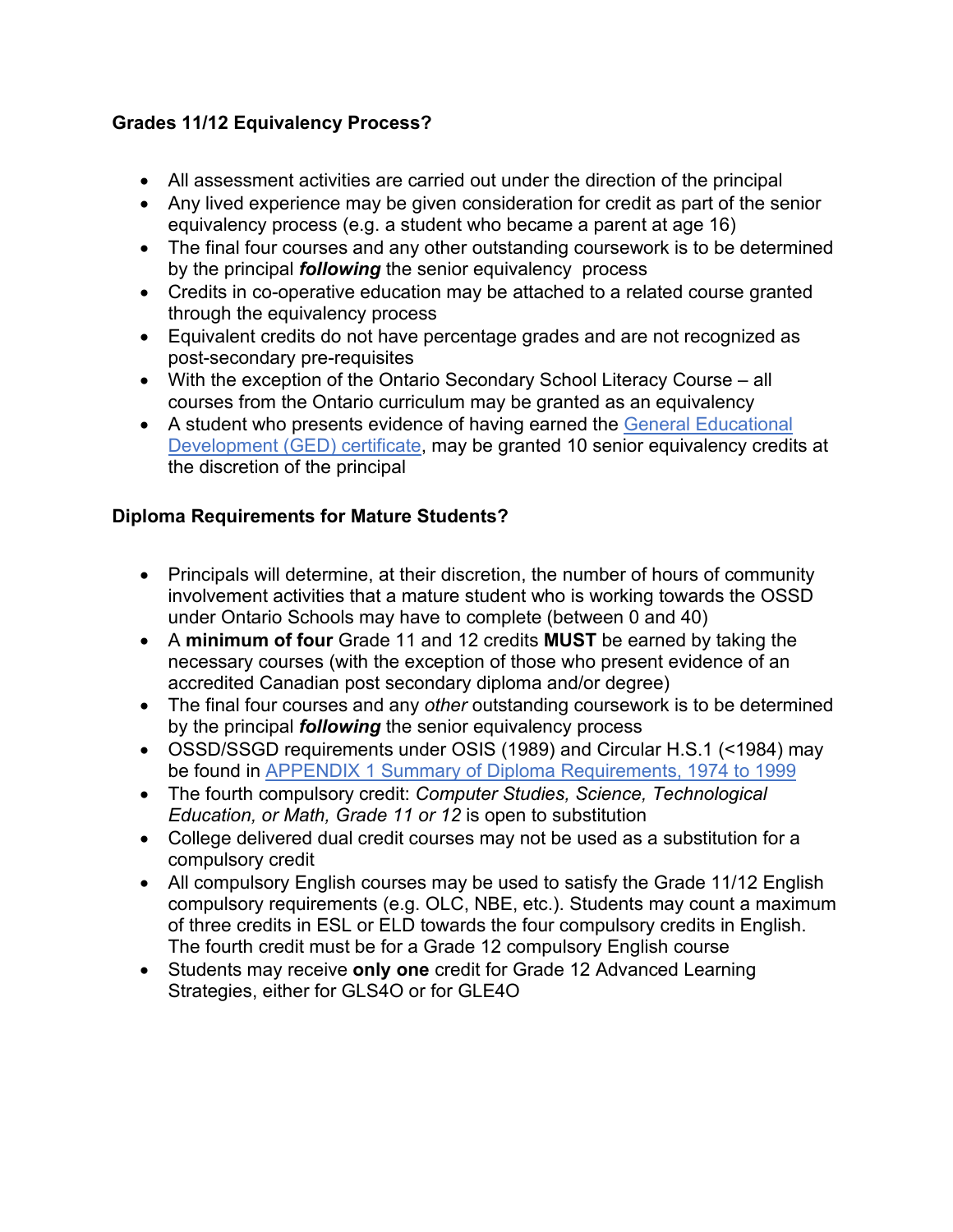#### **Post-Secondary Recognition?**

- At the discretion of the principal, mature students who present evidence of a completed postsecondary **diploma** and/or **degree** from an *accredited* Canadian postsecondary institution may qualify for the OSSD under Ontario Schools by completing a minimum of one Grade 11 or Grade 12 credit. The credit course to be completed will be determined by the principal in consultation with the student
- 16 equivalent credits are awarded at the Grades 9/10 level
- Up to 13 equivalency credits in Grades 11/12 may be awarded (in alignment with the discipline of their diploma/ degree)
- The literacy requirement must be met
- A principal may consider, in alignment with their school board policies and procedures – to accept a post-secondary credential assessment attesting to Canadian equivalency. In such cases the language of instruction would be English or French
- For more information regarding credential assessments see Alliance of [Credential Evaluation Services of Canada](https://canalliance.org/en/)
- For a listing of educational institutions currently recognized, authorized, registered and/or licensed by the competent authorities in the provinces and territories of Canada – see [The Canadian Information Centre for International](https://ontariogov-my.sharepoint.com/personal/daniel_denomme_ontario_ca/Documents/Desktop/%E2%80%A2%09https:/www.cicic.ca/868/search_the_directory_of_educational_institutions_in_canada.canada)  **[Credentials](https://ontariogov-my.sharepoint.com/personal/daniel_denomme_ontario_ca/Documents/Desktop/%E2%80%A2%09https:/www.cicic.ca/868/search_the_directory_of_educational_institutions_in_canada.canada)**

## **Reporting/Funding?**

- All school types offering secondary credit courses with the exception of 'Summer' are able to report PLAR activity. During summer – boards may use their Continuing Education 'Night' school to report PLAR activity
- Full time day school students are eligible for PLAR assessment funding
- PLAR assessment activities generate funding through *The Continuing Education and Other Programs Grant* - [Prior Learning Assessment and Recognition \(PLAR\)](http://edu.gov.on.ca/eng/funding/2122/2021-22-technical-paper.pdf#page=93) [Allocation.](http://edu.gov.on.ca/eng/funding/2122/2021-22-technical-paper.pdf#page=93) The PLAR Allocation is projected to be \$2.5 million in 2021–22.
- PLAR assessment services that are funded include the following:
	- \$129 for an individual student assessment for Grade 9 and 10 credits (maximum of one such assessment per mature student in any one school year)
	- \$129 for an individual student equivalency assessment for Grade 11 and 12 credits (maximum of one such assessment per mature student in any one school year)
- \$387 for each completed challenge assessment for a Grade 11 or 12 full credit course, whether successful or unsuccessful School boards are funded based on their reporting of these assessment activities
- PLAR assessment activities may be reported in OnSIS throughout the school year – and aggregate board level data is reported following on the Continuing Education Schedule 12 in EFIS